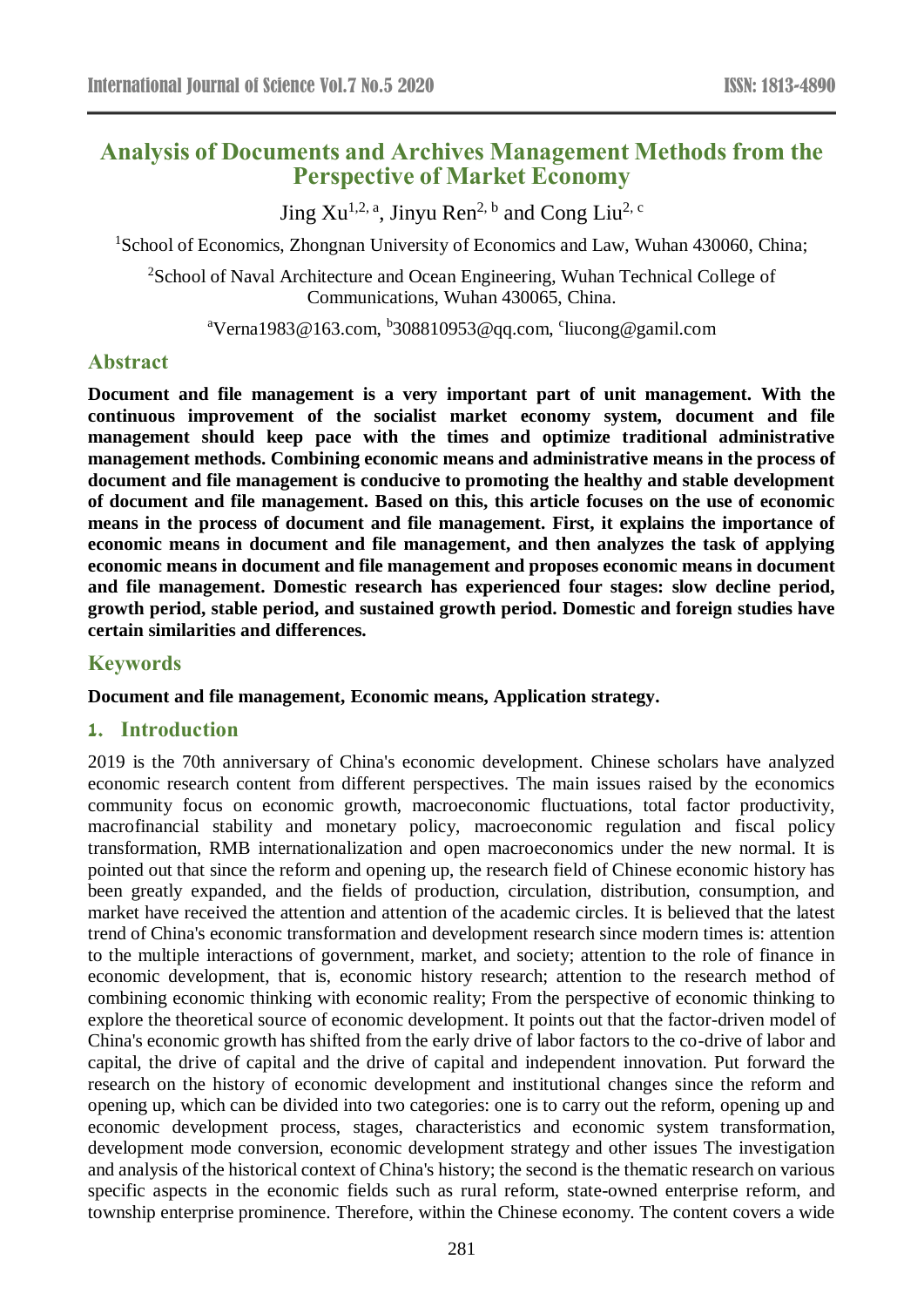range, and different scholars also draw different conclusions from different angles, but less use of big data for analysis. In order to further understand the research content, research hotspots and evolutionary trends of the Chinese economy, this paper mainly adopts Use CSSite database related literature on Chinese economy as data, use CiteSpace software tools for visual knowledge map analysis, comb the research content of Chinese economy, analyze and compare domestic and foreign scholars' research hotspots on China's economy and the evolutionary stage of the research, and get relevant conclusions .

The article data mainly includes domestic and foreign literature on Chinese economy. The foreign language data comes from Web of Science core collection journals. The article type is "Article" for refining, and the retrieval is based on the theme of "Chinese economy". The time span is 1998. As of 2019, the document retrieval time is June 4, 2019, and finally 768 effective documents were obtained. The domestic data comes from the Chinese Social Science Citation Index (CSSCI) for the title of "Chinese Economy". After deleting non-research papers such as research reports and conferences, 4,781 valid papers were obtained.Such as Fig. 1 shows Atlas of Knowledge Economy.



Fig.1 Atlas of Knowledge Economy

Administrative management refers to the mandatory measures taken by a unit in the course of business development, usually in the form of institutional documents, and economic management refers to the development of related business activities in accordance with the laws of economic operation. As far as document management is concerned, administrative management is a direct, compulsory, and effective method, while economic management is a relatively mild indirect method that guides the file management personnel to carry out document and file management activities. Administrative means and economic means manage the documents and archives from different angles. The two complement each other and jointly promote the further development of the management of the documents and archives. China's market economic system and reform and opening-up policies are constantly deepening, the market economy laws are increasingly implemented in social practice, and the positive role of economic means has gradually become prominent. This article emphasizes the application of economic means in the management of documents and archives.

# **2. The importance of economic means in document management**

With the continuous progress and development of the socialist market economy, the value of economic means in management has gradually become prominent. The introduction of economic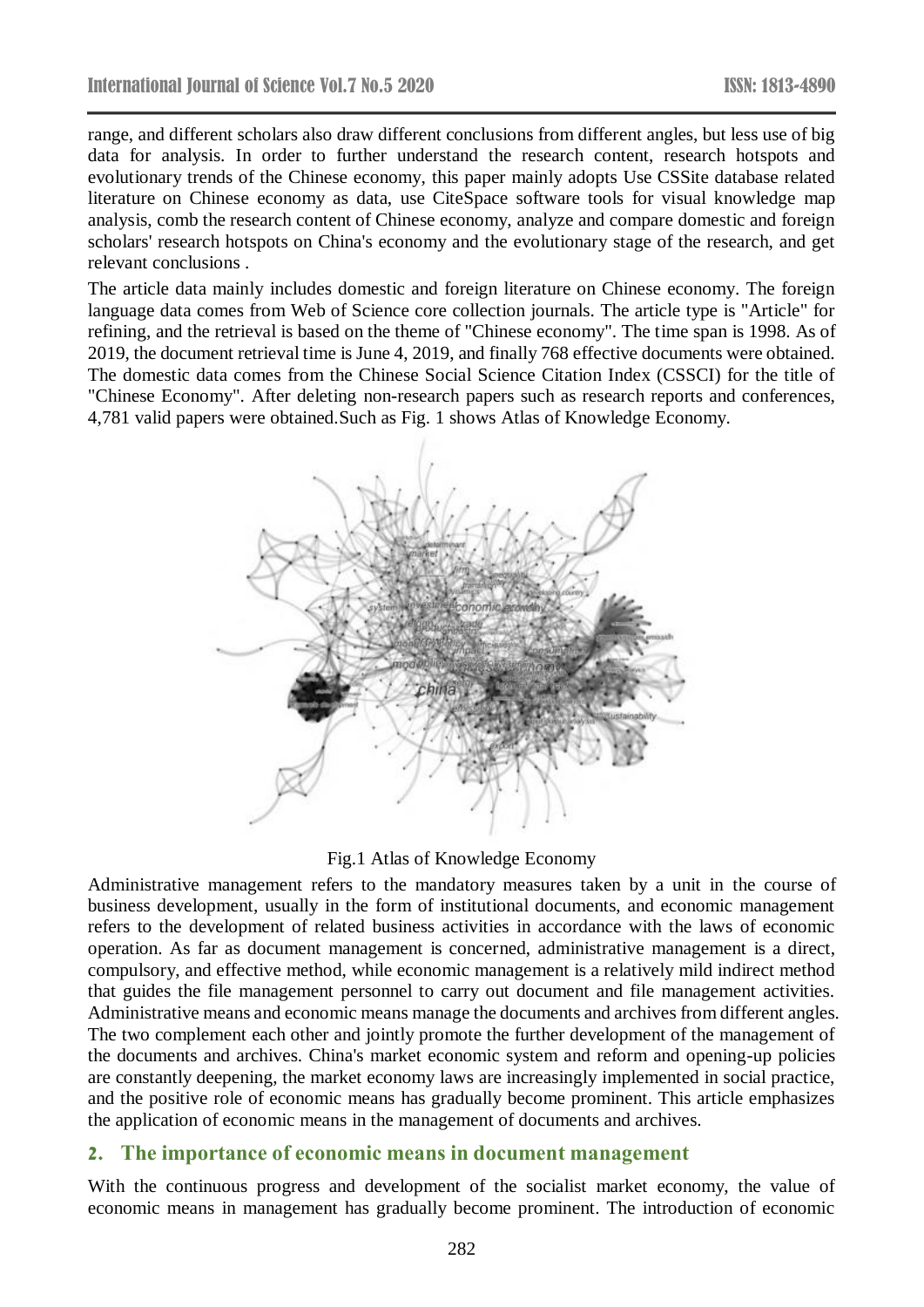means into document management has very important significance. The most prominent is that it is conducive to optimizing the current administrative work of document archives mode. The management of the documents and archives of administrative institutions in China is maintained through the administrative organization system from the central to the local, and from the upper to the lower levels. The arrangement and management of the documents and archives accepts top-down supervision and guidance. This mode of work has played an active role in maintaining the normal operation of the administrative system and is the most basic means of document management. However, it should be recognized that in the era of rapid economic development, the role of pure administrative means is very limited, mainly because the traditional management relationship has changed in the process of vigorously promoting the reform of administrative enterprises, and economic ownership reform Therefore, government departments should not only manage the internal documents and files of the unit, but also play the role of the documents and files in the development of the market economy. The management model that combines economic means and administrative means is more suitable for the current economic development needs. Due to the fact that there are certain differences in the actual situation in different regions, there is an inevitable imbalance in the management of document and archives. In addition to the factors of management methods, backward economic development is also an extremely important reason. Taking the GDP in 2018 as an example, the GDP of Shanghai in 2018 was 3,267.9 billion yuan, and the GDP of Chengdu was 1,534.2 billion yuan. The total GDP of Shanghai was twice that of Chengdu. The needs of file management, it is necessary to supplement certain economic means to strengthen the economic foundation of document archives management and optimize the effect of document archives management.



Fig.2 Linear chart of economy and archives

#### **3. The task of economic means in document management**

### **3.1 Regulate the management of archives and give play to the role of supervision and management**

The application of economic means in document and archive management can effectively standardize archive management and achieve the goal of supervision and regulation of archive management. Strictly follow the objective economic development laws and relevant system regulations of government departments, predict and analyze the relevant work content in the practice management of document archives, and scientifically plan the economic activities of document archives management according to the actual situation of the unit. From the perspective of fund use, applying economic means in the management of documents and archives, using the economic system to realize the scientific and rational use of funds, and timely and effectively adjusting the archives management economic activity plan according to the data information fed back in the economic activities of the document and archive management The management work is more efficient, the operation is more reasonable, and the regulation is stronger. Under the dual role of economic system supervision and management and economic means prediction and analysis, the economic supervision and regulation of document and archive management will be more comprehensive, which is conducive to improving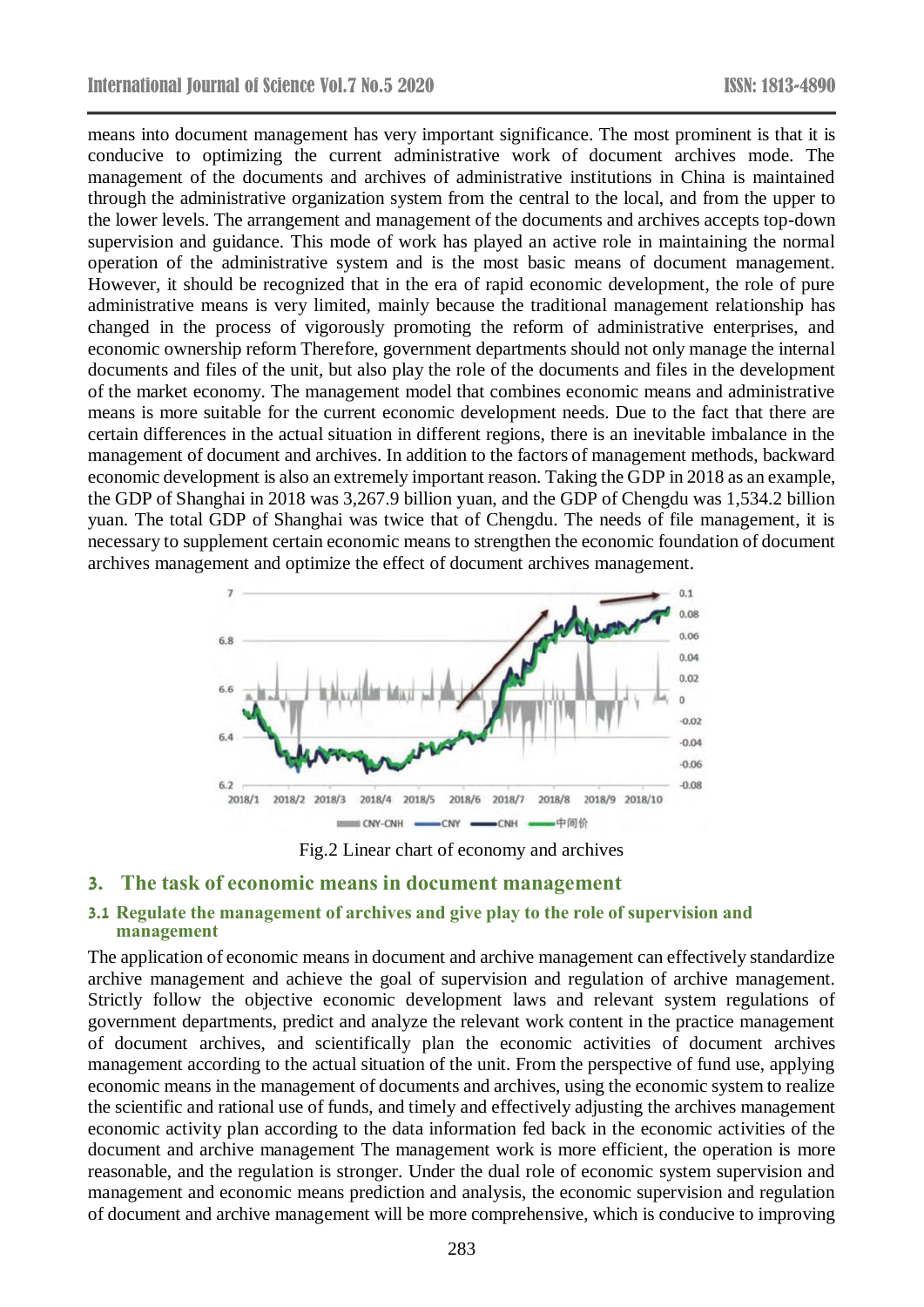the archive management system and enhancing the scientificity and rationality of archive management.

## **3.2 Follow objective economic laws and improve economic efficiency**

At present, the implementation of document management in China depends on financial appropriation. The social economy is constantly changing and developing. It is difficult to effectively rely on financial appropriation to meet the funding requirements in the practice management of document archives. Applying economic means in the management of document archives, based on objective economic laws, with the help of economic creation and improvement of economic effects, broaden the source channels of document archives funds, and realize the independent management of document archives. The document and archive management system has obvious resource advantages, especially for units that are closely related to public life (such as water supply, power supply, gas supply, etc.), such as administrative institutions, etc., must meet the needs of the public for query of archive data. With the help of economic means, we can conduct a comprehensive analysis and design of the document and file management system, create a complete economic chain of document and file management, increase the income source of document and file management, and at the same time reduce the cost of document and file management activities and improve the economic benefits of file management.

### **3.3 Reasonable distribution of file management personnel to stimulate work enthusiasm**

Affected by China's financial appropriation system, administrative measures have long been the most important means of document management. This system has a certain degree of egalitarianism, which is not conducive to the development of document management. , Will affect the public's trust in the unit, introduce economic means into the document and archive management, can break this disadvantage, according to the principle of distribution according to work, encourage the archives management personnel to exercise their talents, mobilize their subjective initiative, through the power and responsibility A unified management system to guide the practice of document management. The introduction of economic means has prompted archive managers to find a positive correlation between the economic benefits of document management and their own efforts. The more they pay, the more they will receive. The rationality of the distribution of archive managers will be improved, and their enthusiasm will be mobilized. Obey the leadership arrangement of the unit, so that they can invest more energy in the work of document management.

## **4. Application strategies of economic means in the management of documents and archives**

### **4.1 Implement economic budget accounting and increase price reform**

Introducing economic means into the management of document and archives, we should first formulate and improve the economic budget accounting system, and improve the traditional income and expenditure system of document and archive management. Overall plan the income and expenditure of the document and file management work plan, comprehensively analyze the business activities in the document and file management work and the future development direction, design and implement a more systematic and complete income and expenditure plan, optimize the efficiency of the management of file economic activities Economic foundation to better realize the plan of document management. In addition, the labor achievements and various consumptions in the economic activities of the documents and archives should be recorded, and analysis and calculation should be carried out on the basis of referring to the corresponding records. Take a balance between responsibilities, and then improve the rationality of the document and file management plan, and improve the control effect of the document and file management. For areas with rapid economic development, such as Shanghai, price reform can be used as an entry point to raise the standard of charges, refer to the economic budget and fact calculation results, ensure the rationality of charges, and continuously improve the economic benefits of document management.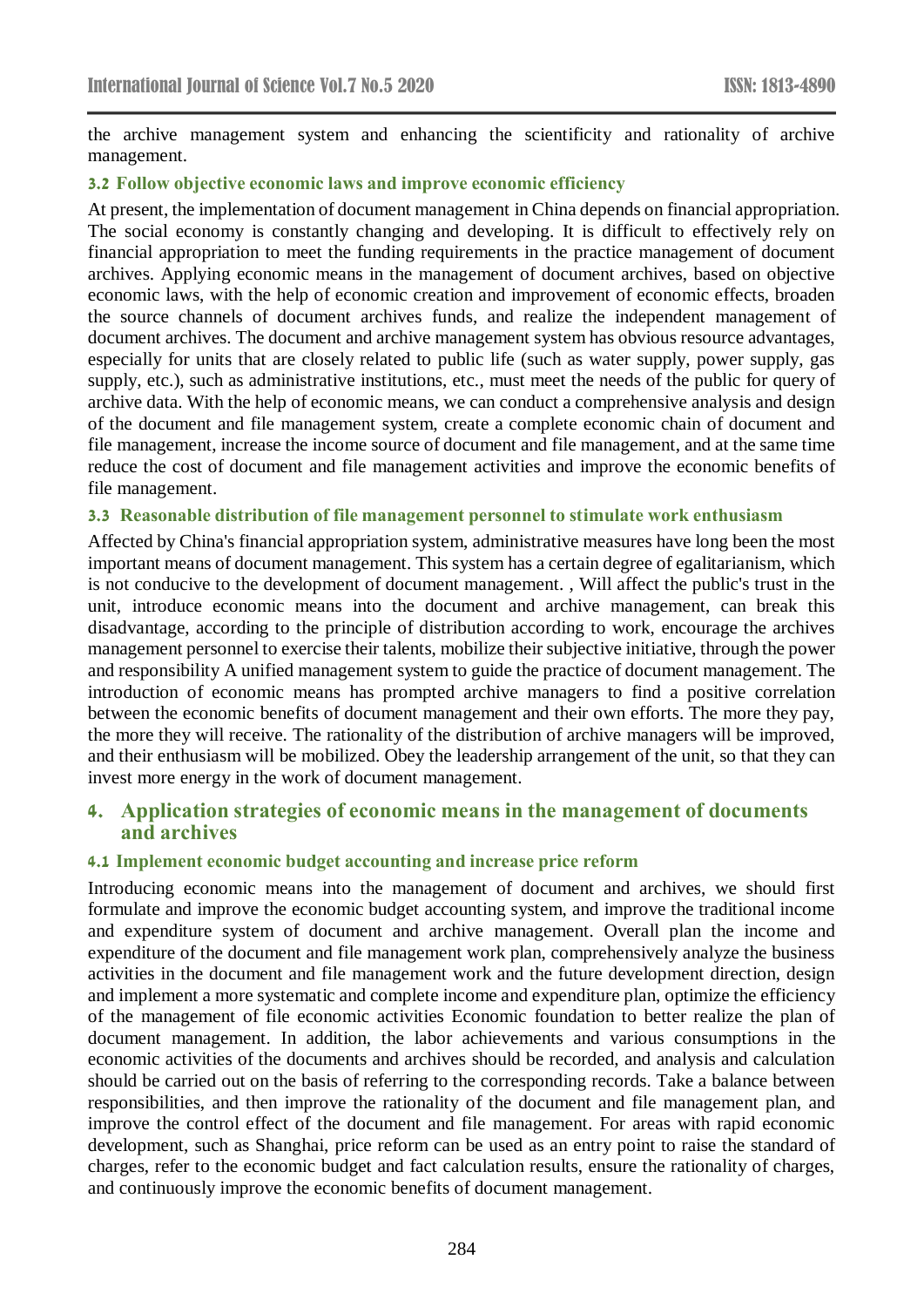#### **4.2 Implement the principle of economic interests and scientifically use reward and punishment methods**

With the development of the market economy, there has been a development situation in which economic benefits come first, and the economic system is constantly improving. Under such a background, only the rational use of economic system mechanisms and the implementation of relevant management mechanisms can ensure maximum economic benefits. The application of economic means in document and archive management should also strictly follow the principle of economic interests, and add reward and punishment mechanisms to the archives management system. Establish a link between the economic benefits of document and archive management and the salary and bonuses of archive management personnel, and provide suggestions and suggestions for those who have completed the established indicators and actively provide unit document and archive management work. Recognition; withholding bonuses for lax and passive personnel, procrastinating work; file management personnel who fail to complete the work on time or even cause unit economic and reputation losses, can implement certain punishment measures, and can severely pursue their economic responsibility. Through the reward and punishment system, the management system of archives management personnel is activated, which plays an active role in the promotion of document management.

## **4.3 Promoting the economic responsibility system to enhance the economic consciousness of file management personnel**

In addition to the use of reward and punishment systems in document and archives management, an economic responsibility system should be formulated simultaneously to effectively implement the economic responsibilities of archives management personnel, and to resolve the responsibilities and economic relations between archives management departments and archives management personnel, archives management personnel and archives management personnel To enhance the scientificity and objectivity between the two. First, the economic responsibility of the post should be integrated with the economic responsibility of the archive management department, and the traditional egalitarianism should be abandoned; second, the economic responsibility of the archive management department should be clarified; The economic responsibility of the department is put on the file management personnel, to enhance the file management personnel's sense of responsibility and economic awareness, optimize the file management economic application system, and maximize the economic benefits of document management.

#### **4.4 Formulate an economic competition system to strengthen the effectiveness of market regulation**

Introduce the economic competition mechanism into the work of document and file management to match it with the reward and punishment and responsibility system, maximize the competition awareness of file managers, and stimulate their initiative, enthusiasm and creativity in the work of file and file management. The competition mechanism is integrated into the reward and punishment system, and various mechanisms interact to strengthen its practical effect. Introduce and strengthen the application of market adjustment methods, especially the economic law of survival of the fittest formed in the development of the market economy, strengthen the guidance and autonomy of the operating subjects, so that the document and archive management personnel can better integrate into the market environment and enrich them in the document archives File management experience in economic development and competitive markets. At the same time, we should continue to improve the macro-control system to make the documents and archives more open to the society, and promote the healthy and sustainable development of the documents and archives by setting reasonable file information charging standards.

## **5. Conclusion**

The article uses the foreign literature on the Chinese economy in the Web of Science and the domestic literature data selected in CSSCI, and uses the CiteSpace tool to perform a visual knowledge graph analysis of the literature. First, the domestic and foreign literature is used to sort out the research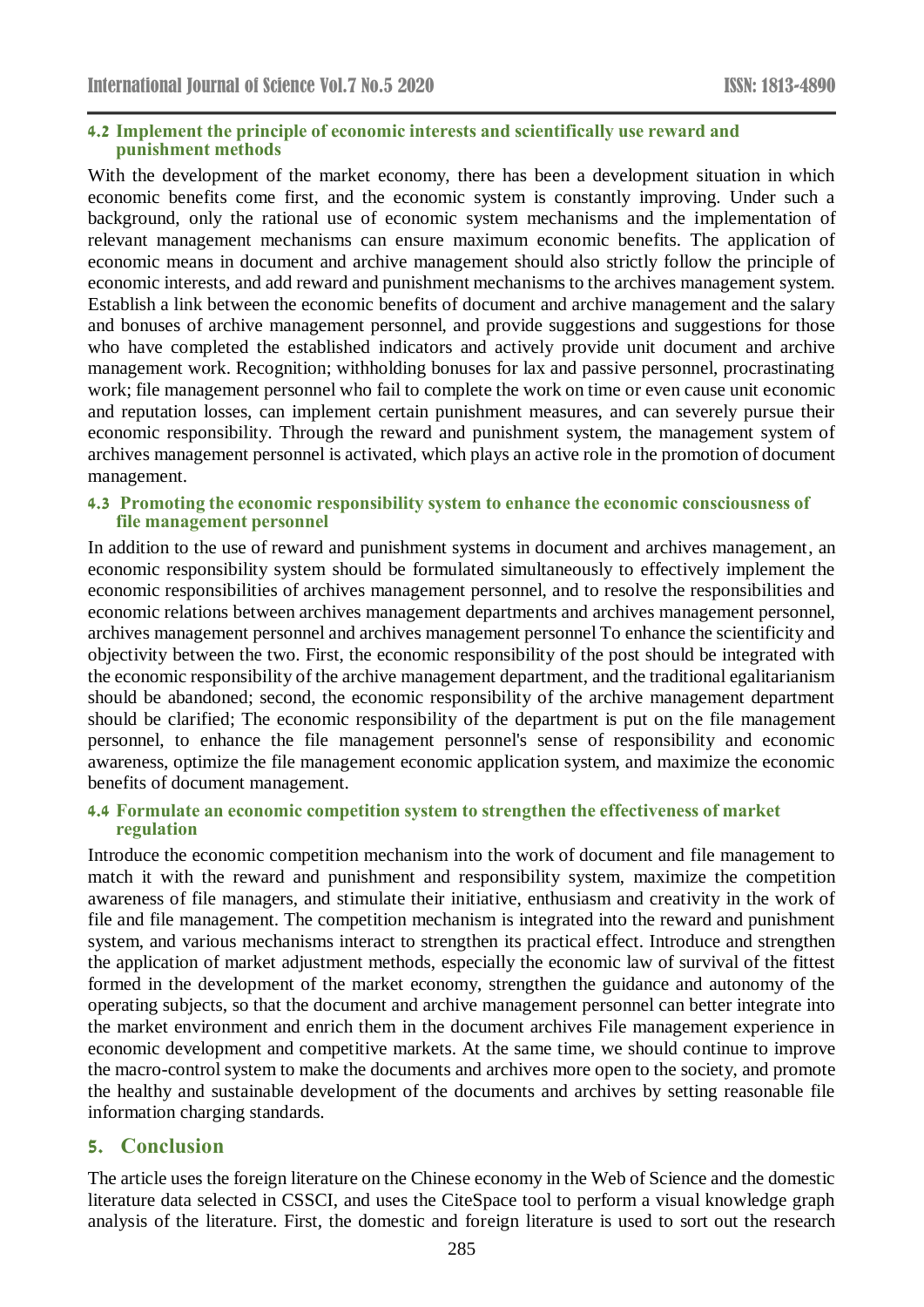content on the Chinese economy, and then Through the keyword network knowledge graph of the literature, the research hotspots and research evolution trends at home and abroad are discussed respectively, and the similarities and differences between home and abroad are compared. Through the above analysis, the following conclusions are drawn. First, after combing foreign literature, it is concluded that there are three types of research content, namely, China's economic development research; China's energy consumption analysis; and empirical research on environmental protection. There are four types of domestic research content, namely China's economic growth; China's economic system reform; China's sustainable economic development; and empirical testing of China's economic development issues. Second, the keyword network knowledge map has extracted ten hot spots of foreign research, which are classified into three categories, namely, China's economic development research; the impact of energy consumption on the environment; and the analysis of the influencing factors of China's economic development. Nine domestic hotspots are classified into four categories, namely, the analysis of the history of China's economic development; the analysis of the influencing factors of economic development; China's economic reform; and the study of regional economic development. Third, a comparative analysis of the time zone maps of the domestic and foreign literature keyword co-citing networks shows that the domestic and foreign research evolution trends have gone through four stages, but the characteristics of each stage are not with. Foreign countries have experienced a budding period-growth period-burst period-slow growth period, while China has experienced a slow decline period-growth period-stationary period-sustained growth period.

Document and file management integrates administrative and economic means. To achieve its longterm development, it must conform to the laws of market economy development. In the process of file management, we should fully recognize the advantages of economic means. Not only should we reasonably apply economic budget accounting methods to promote price reform, but also implement the principle of economic interests in the entire process of document management, and play a role in the reward and punishment system in document management. utility. In addition, an economic responsibility system can be implemented to enhance the economic consciousness of file management personnel, supplemented by an economic competition system, strengthen market regulation, enhance the scientific nature of document and file management, and ensure the long-term development of document and file management.

## **Acknowledgements**

The authors would like to acknowledge Funded Innovation platform open fund Project (No.2018C01044) and (No.2018A03025) Supported by Scientific Research Fund of Ministry of Education, and (NO.201306) Supported by Wuhan Technical College of Communications.

## **References**

- [1] Zhou Qixue, Mao Qizhi, Ren Jinyu. Application of vibration reduction and noise reduction measures of scientific ship machinery and equipment [J]. Marine Engineering, 2019, 48 (04): 42- 46.
- [2] Ren Jinyu, Shi Weiqi, Zhao Jie, Zhu Qin. Application research on numerical modeling of typical ship outfitting equipment [J]. Ship Standardization Engineer,  $2017, 50$  (05):  $17-19+23$ .
- [3] Chen Dongming, Ren Jinyu. Discussion on reasonable centering technology of a certain ship shaft system [J]. Journal of Wuhan Jiaotong Vocational College, 2017,19 (02): 81-84.
- [4] Ren Jinyu, Liu Cong. Design and application of typical ship door and window cover based on CADDS5 [J]. Ship, 2017, 28 (02): 80-84.
- [5] Ren Jinyu, Wu Jian, Lu Yongquan, Zhang Wei, Wu Feng. Process optimization of vulcanized neoprene and its application in marine pipeline support [J]. Synthetic Rubber Industry, 2016, 39 (05): 391-395 .